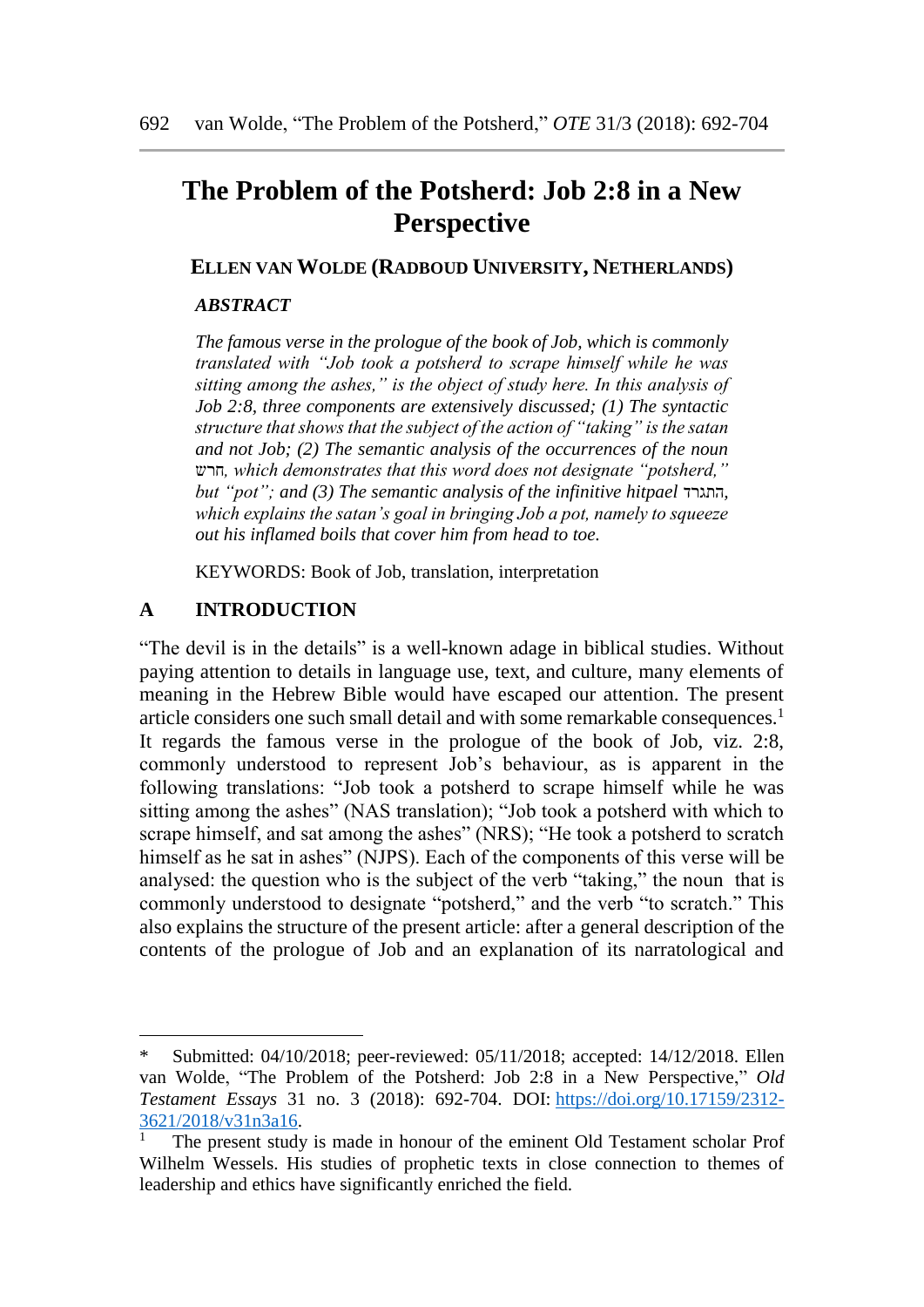syntactic structure, I will subsequently zoom in on the syntactic structure and the semantic content of Job 2:8.

#### **B GENERAL CONTENT OF THE PROLOGUE OF JOB**

A story of devastating misfortune is told in the prologue of the book of Job and goes through various phases. From a legendary honest, wealthy, and God-fearing man, Job's fortune suddenly changes. Within the blink of an eye this god-fearing man who had everything has lost everything.

Surprisingly, chapters 1 and 2 offer an explanation of why this happened. It seems that Job's misfortune, or the shift from fortune to misfortune, was the consequence of a deal made in heaven. Through the description of a meeting by the divine council we find out what lies behind Job's misfortune from heaven's perspective. In this meeting, Yhwh opens the discussion (in Job 1:8) by asking a fellow divine being, one of the sons of God called the satan, the following question: "Have you noticed my servant Job? There is no one like him on earth, a blameless and upright man who fears God and shuns evil!" The satan replies (in Job 1:9), "Is it 'for naught' (חנם) that Job has put his faith in you? You have protected him, all his life." In this sense, the satan argues that the principle of retribution, or 'tit for tat,' drives human behaviour, including Job's model behaviour. In other words, the satan claims that Job puts his faith in God only because God protects him and makes sure things go well for him. God takes the opposite position. Simply put, God assumes that Job is pious at the same time as being rich, whereas the satan claims that Job is pious because he is rich and wants to stay rich. Challenged by the satan, God places his bet on Job. It is an important question for God: do people fear God unconditionally or do they put their faith in him in order to ensure they stay well off? God cannot test everyone, so he puts Job, the epitome of a pious man, to the test. The aim is to answer the following questions: is humanity's loyalty to God pure, that is to say not driven by selfinterest? Are disasters the consequence of bad behaviour or caused by a lack of trust in God? Do human beings who live a good life deserve happiness? Did Job deserve happiness? Is there any rationality behind the alternation of fortune and misfortune on earth? To demonstrate the significance of these questions, the narrator sets the exchange between God and the satan in heaven. Here the discussion between God and the satan can be more open and intense. However, only the readers know about the wager. The character Job knows nothing of this heavenly experiment.

The next scene is set on earth and shows how Job reacts when blow after blow strikes. Although deeply miserable and unable to understand what is happening to him, he does not blame God. Instead he says: "Naked I came from my mother's womb, and naked I shall return. Yahweh has given and Yahweh has taken away; blessed be the name of Yahweh" (Job 1:21). The interesting point of this response is that Job does not consider misfortune as mere bad luck or as something inexplicable that happened by accident, but he attributes everything,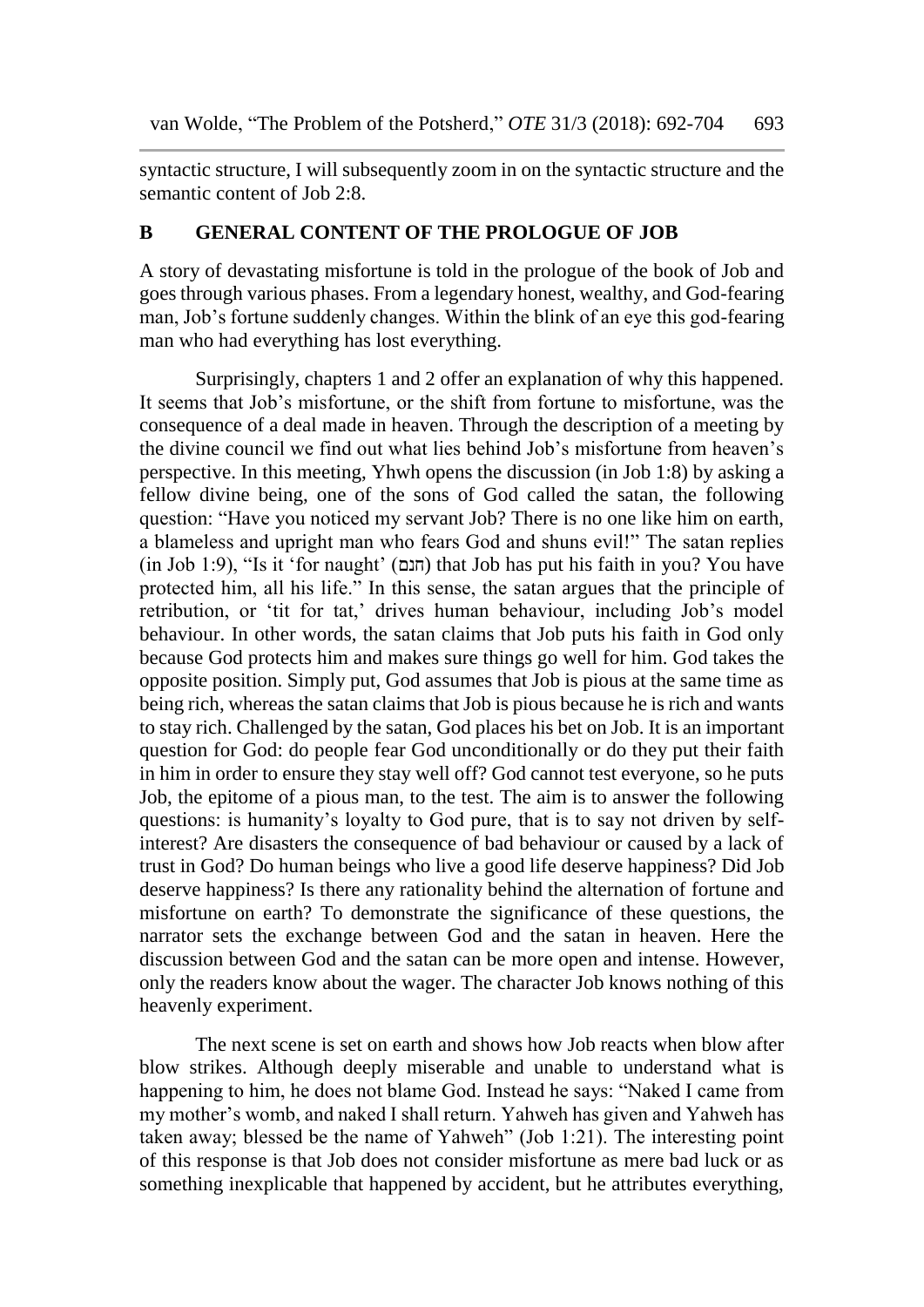either good or bad, to God. Job accepts that this is how the world works: God is sovereign and humans have to accept the way things go.

But then, new disasters strike Job. This time his body is affected and his skin peels away until his body is raw, and yet still he utters no reproach. Suddenly Job's wife turns up. Where did she come from? She was not mentioned before.<sup>2</sup> The narrator told us about Job's sons and daughters but never mentioned a wife, and when he lost his offspring there was no reference to her either. In his deepest misery Job says that he is all alone in the world ("naked I came, naked I will go") without mention of a wife – apparently she does not count. Yet, now Mrs Job enters the picture and challenges her husband: "Do you still keep your integrity? Say good-bye to God (אלהים) and die" (Job 2:9). Embedded in her words are questions such as: "How can you keep on being loyal to God when all this misfortune befalls you? Why are you being targeted? You, my dear husband, do not deserve this. You live an upright life, I can testify to it." Job's wife is motivated by the principle of causality as the steering principle of faith: you place your trust in God since he is the one who made you, supports you, perhaps, even punishes you when you deserve it. There appears to be balance in this Godcreated universe. But disaster and misery prove that such a balance does not exist, so you might as well give up your loyalty to God. Yet, Job dismisses his wife's words as foolish: "Should we accept good from the hands of the deity, but should we not accept evil?" (Job 2:10). Still, her words have an effect. By confronting Job with his own death and pointing out to him the choice between blessing God or saying good-bye to God, she forces him to respond. His wife introduces the notion of death, and this instils doubt in Job and he begins to ask himself questions. He even starts to reason from a human point of view instead of automatically adopting the perspective of God. His wife's taunts trigger Job to change from an assured believer into someone who asks questions. The responses of an ardent believer would not have provided material for such a dramatic story. The book of Job is made human and lifelike through the doubt and spirit of a man who has to confront his trust in God in the light of the suffering, misery, and undeserved and devastating bad luck that has befallen him.

Thus the opening chapters of the book of Job explore the theme of chance through narrative.<sup>3</sup> What seems to be an inexplicable change of fortune on earth

<sup>&</sup>lt;sup>2</sup> Her namelessness, her absence in chapter 1, her short and unclearly presented speech in chapter 2, and her departure after the second chapter of the book of Job never to return in the rest of the book, have aroused interpreters' interest in Job's wife throughout history. For a survey, see E.J. van Wolde, *Mr and Mrs Job* (London: SCM Press, 2003) and E. O. Gravett, "Biblical Responses: Past and Present Retellings of the Enigmatic Mrs Job," *Biblical Interpretation* 20 (2012): 97–125.

See E.J. van Wolde, "Chance in the Hebrew Bible: Views in Job and Genesis 1, " in *The Challenge of Chance. A Multidisciplinary Approach from Science and the Humanities*, ed. K. Landsman and E. van Wolde (The Frontiers Collection, Springer: Open Access, 2016), 131–50.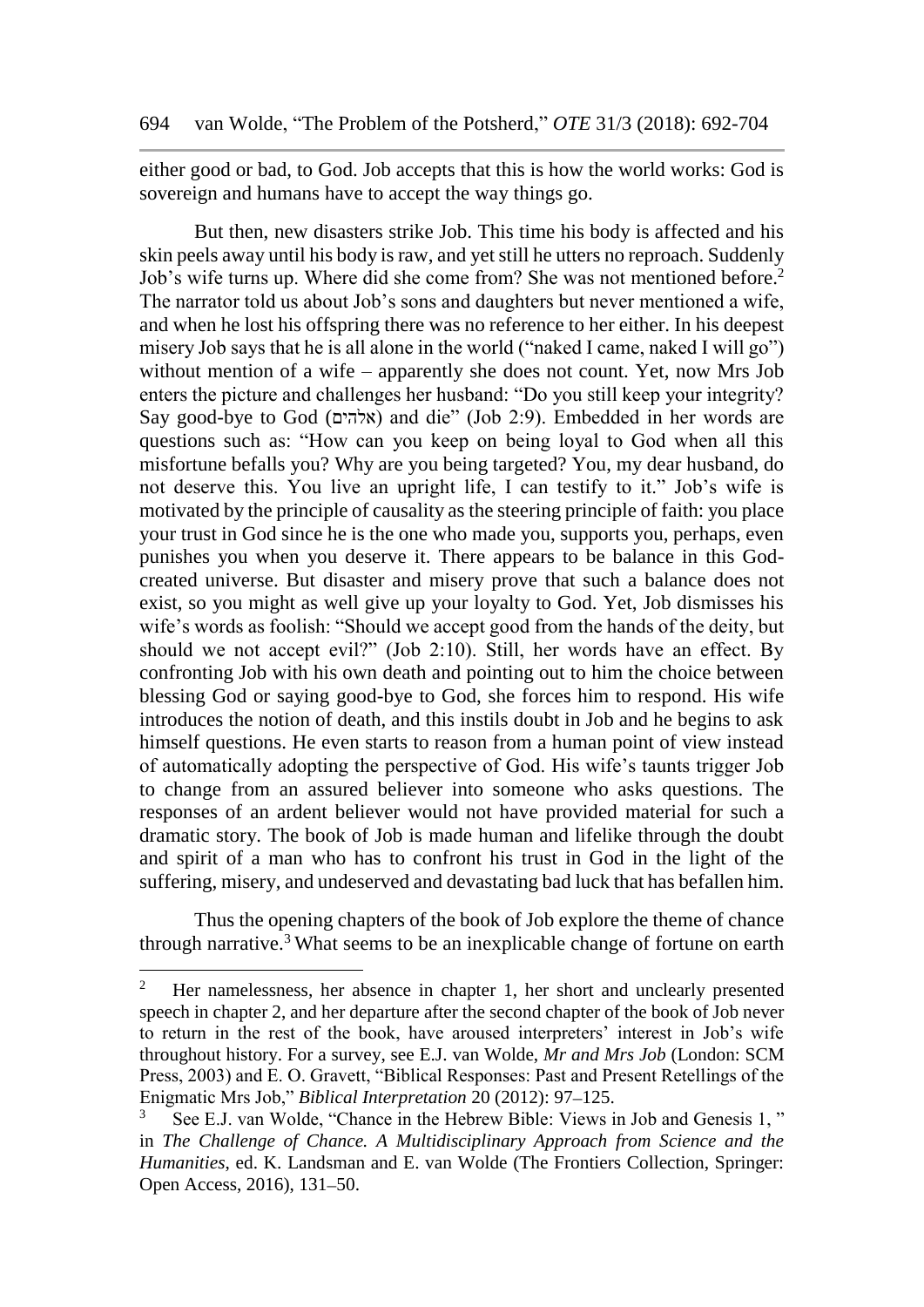is described as the consequence of a wager in heaven. The bet turns out to be a kind of empirical research. God's hypothesis is that people serve him 'for naught.' His is a framework of non-causality. The counterhypothesis, formulated by the satan, is that people serve God in order to secure a better life for themselves. His framework is one of causality. The test is performed on God's model servant on earth, Job. By alternating between scenes on earth and scenes in heaven, the reader is able to view the topic from two perspectives through the characters in the two domains, i.e., God and the satan in heaven, and Job and his wife on earth. By positioning the four characters in a kind of matrix, the narrator reveals his preferences. The narrative strategy of Job 1–2 is to convince readers to share both God's and Job's point of view and agree with them that it is enough to accept that everything (good luck and bad luck) is given or taken away by God. The narrator concludes that the satan and women (not just Job's wife) hold a point of view that is seductive but incorrect. However, by introducing these opposing characters, readers are challenged to consider questions such as: Are the concepts of causality and retribution helpful in understanding the incidents of fortune and misfortune in someone's life? Are patterns of regularity, logic, and ethical balance sufficient to explain the unexpected disruptions in someone's life or not?

# **C THE NARRATOLOGICAL COMPOSITIONS OF THE PROLOGUE**

The section above resumes the content of Job 1–2, the "what" of the story. The syntactic and narratological analysis regards the "how" of the story, that is, the way in which the story is told, and deals with questions such as: How is the text syntactically organised? In what way does the narrator presents the events? How are the protagonists characterised? How are their speeches represented? Whose perspective is shared? These and similar questions will be shortly discussed.<sup>4</sup>

Syntactically, chapters 1–2 are clearly structured. The opening scene in Job 1:1–3 gives a characterisation of the protagonist. In short brushes Job is sketched by place and name and characterised as blameless and god-fearing. That is to say, this verse does not describe his actions but qualifies his location and properties.<sup>5</sup> Also, the verbal clause in v. 2 does not express his action of begetting

 $\overline{a}$ 

<sup>4</sup> For a recent survey and an extensive description of narrative and narratological approaches, see D. N. Fewell, ed., *The Oxford Handbook of Biblical Narrative* (New York: Oxford University Press, 2016).

<sup>5</sup> Contra NJPS that translates v. 1c as actions, "he feared God and shunned evil." Active participles represent an action as a state and do not express a temporal value. Instead, it explains it as an atemporal relation: "He is god-fearing and shunning evil." (For a further explanation of participles, see E. J. van Wolde, *Reframing Biblical Studies: When Language and Text Meet Culture, Cognition and Context (Winona Lake:* Eisenbrauns, 2009), 148-51.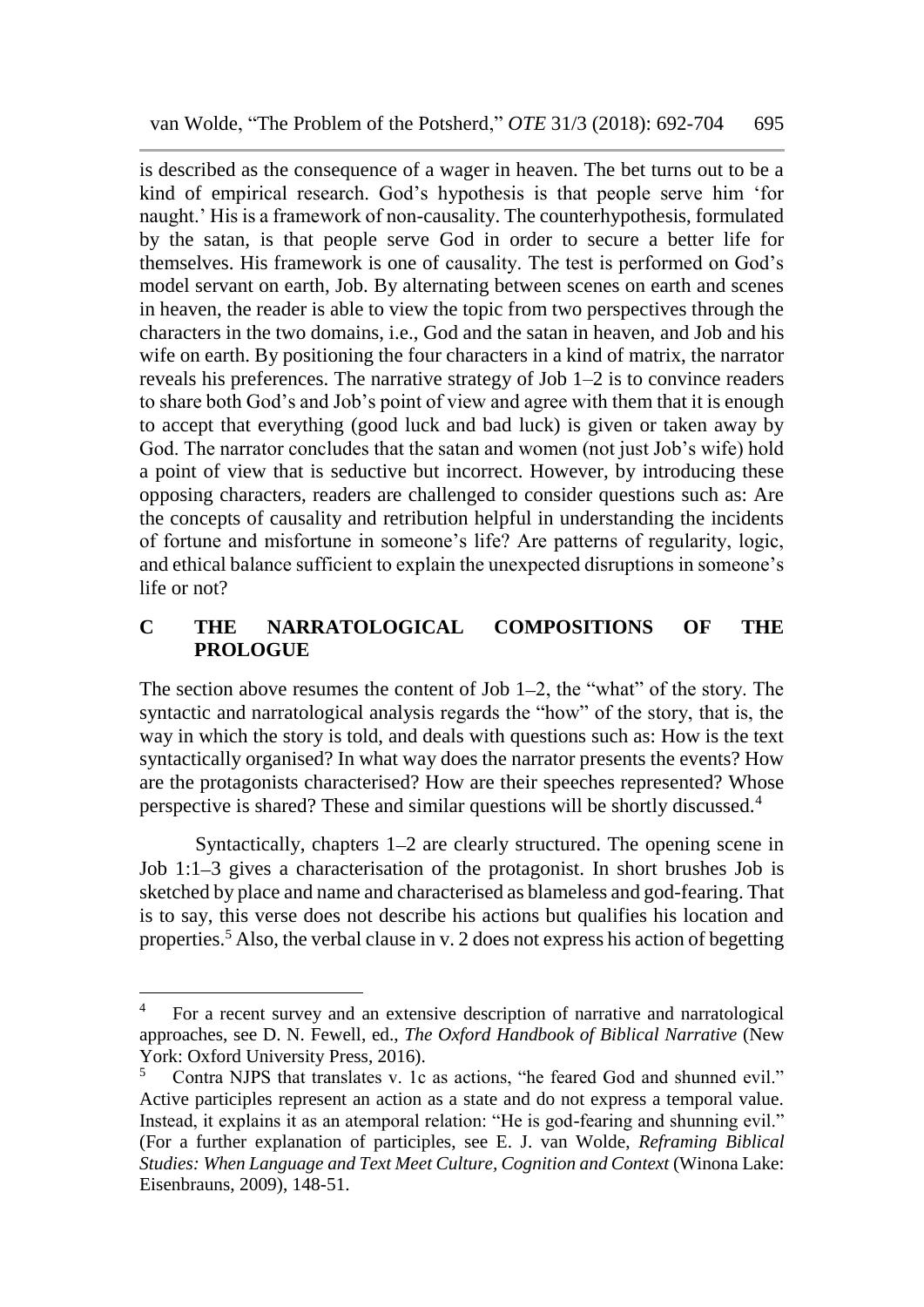children as a temporal process, but rather the collocation לו ויולדו describes the result of this process and the Niphal verb expresses the resultative state: "to him were born seven sons and three daughters." Job's wealth is subsequently depicted in two lines, both marked by ויהי v. 3a and 3b: he has large cattle and large household, and is wealthier than everyone in the East. This general qualification is clearly the work of the narrator who presents this picture from the outside as the introduction of what is to follow.

This narrator describes in v. 4 the actions of Job's sons as repetitive actions, correctly translated in the NJPS as "it was the custom of his sons to hold feasts," only to introduce Job's impeccable reaction in v. 5, "every time when a round of feast was over, Job brings sacrifices on behalf of his sons in case they had sinned." And the narrator finishes his description, adding his own comments "this is what Job always used to do." Therefore, vv. 4–5 still belong to the introductory section of the prologue, for in these verses the narrator characterises and qualifies Job and his way of life. This changes in v. 6. After the short qualification of the protagonist in vv. 1–5 follows a series of episodes marked by ויהי $(1:6–12, 1:13–22, 2:1–6, 2:7–10)$ , only the last section  $(2:11–13)$ , in which the arrival of Job's friends is presented, is not marked by the section opener ויהי. In each episode, the syntactic structure is quite simple: after the opening היום ויהי "one day it happened that ..." (in v. 1:6, 1:13, and 2:1) follows a series of actions expressed in *wayyiqtol* forms that predominantly describe events of coming and going.

The first section (vv. 6–12) opens with the sons of God ויבאו" came" and the satan ויבוא" came also" and concludes with ויצא" the satan went away" (v. 12b). Set in between these movements is the exchange between YHWH and the satan in vv. 7–12a, all marked by the verbs ויאמר" he said" and ויען" he answered."

The second section (vv. 13–22) opens with the arrival of the messenger ( בא" came") in v. 14 against the background of the feasting of Job's sons ("it happened on a day that while the sons of Job were dining and feasting, a messenger came to Job and said"). This pattern of the arrival of a messenger is three times repeated in v. 16, 17, and 18 (three times בא וזה," this one came"). Again, positioned in between these spatial movements are the directly reported speeches of the messengers, all marked by the verbs ויאמר" he said." However, at the end of this section, in v. 20, the narrator sketches Job's reaction in short verbal clauses, with verbs of action expressed by *wayyiqtol* forms: "Job arose, tore his robe, cut off his hair, threw himself on the ground, and worshipped," and by directly reporting his words (ויאמר" he said"). Even more striking is the fact that the narrator explicitly adds his own view on the case: "for all that, Job did not sin nor did he cast reproach on God." In this way, the narrator emphasizes Job's reaction on the events and his own positive evaluation of Job's behaviour.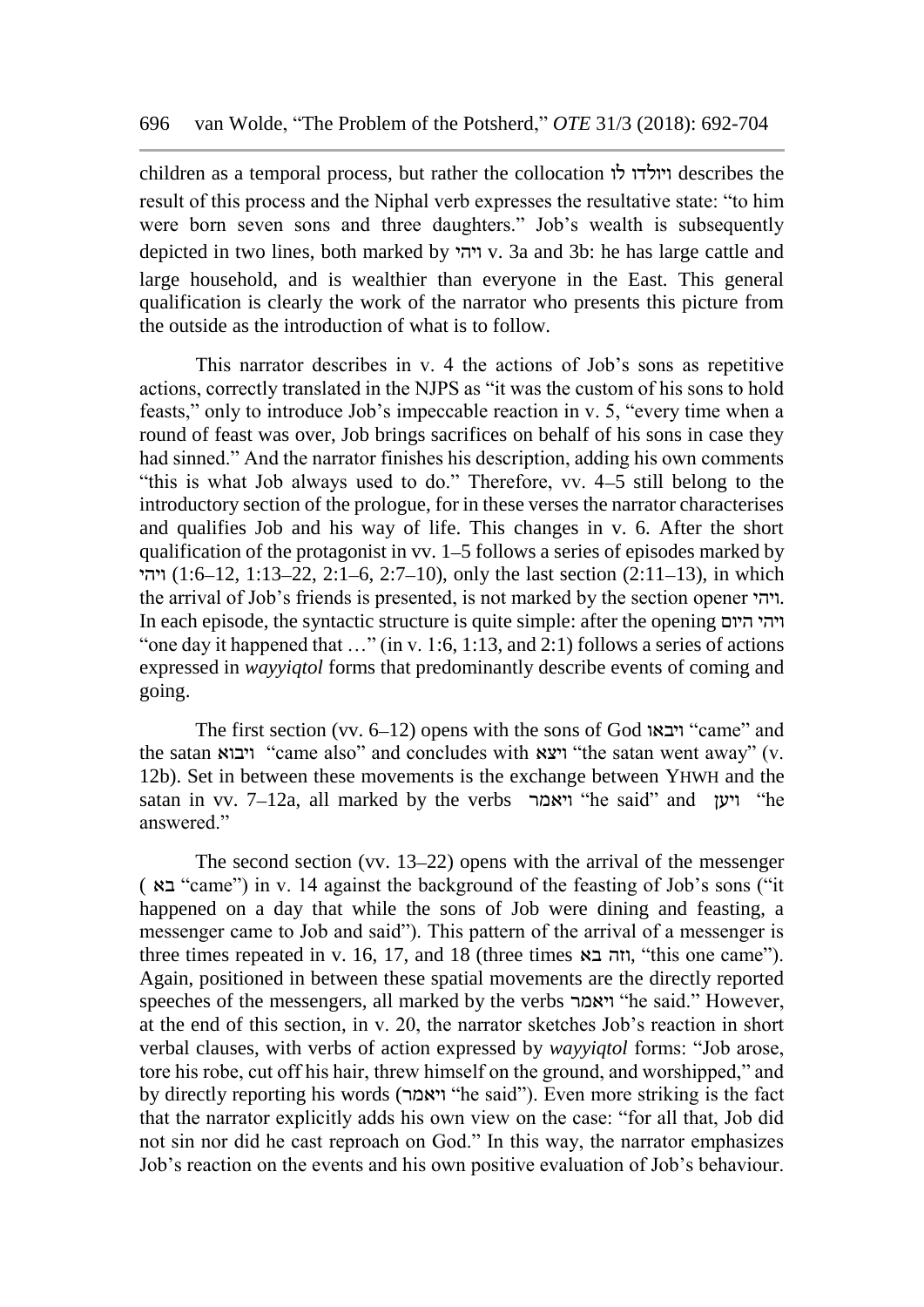The third section (vv. 2:1–10) repeats the pattern of 1:13–22. A new starting point is marked by "it happened one day" (2:1), followed by the arrival of the sons of God and the satan and by the satan's departure in v. 7, which forms the spatial framework of the dialogue between YHWH and the satan. The narration of the blows inflicted by the satan on Job is followed by a directly reported dialogue between Job's wife (marked by ותאמר) and his answer (ויאמר). The narrator's concluding comment in 2:10b is worth noticing. Again, the narrator expresses his evaluation: "for all that Job did not sin with his lips." Though still positive, the explicit acclaim of 1:22 seems to be toned down.

The last section in 2:11–13 introduces Job's three friends and functions as bridge between the prologue and the chapters containing the dialogues between Job and his friends.

This syntactic and narratological analysis shows that three times the narrator actively intervenes in the story, in v. 1:5, 1:22 and 2:10. The narrator's comments share three features: (1) "all days," "in all that," and "in all that" stress the duration and continuous behaviour of Job; (2) the notion of sin  $\pi$  and its negation—in 1:5 it is implicit in "thus," referring to the previously (supposed) sins of his sons, and in 1:22 and 2:10 the negation of sinful behaviour is from Job's side; and (3) the notion of curse or blasphemy, again denied in relation to Job's sons and himself, in which the used terms ברך, תפלה, and בשפתיו express disrespectful speech acts directed towards the deity. These three features "always," "not sin," and "not curse" summarize Job's impeccable behaviour from the narrator's point of view. Job's behaviour is blameless, as was already expressed in the introduction in 1:1 and in YHWH's directly reported speech in vv. 1:8 and 2:3. By presenting YHWH's views in terms similar to his own terms, the narrator makes his evaluation unescapable for the reader. The implication is that the reader has to conclude that Job himself is not to blame for what is happening to him.

In short, both the triple qualification of Job as blameless and God-fearing by narrator and YHWH as well as the narrator's own triple positive comments are the rhetorical strategy by which the reader is guided to share the narrator's perspective and positive evaluation of Job.

## **D THE SYNTACTIC STRUCTURE OF 2:7–8**

After the second dialogue in 2:1–6 the satan leaves from the presence of YHWH. The next clauses describe the subsequent events as follows:

- וצא השטן מאת פני יהוה 2.7a
- ויך את־איוב בשחין רע מכף רגלו עד קדקדו 2.7b
	- ויקח־לו חרש להתגרד בו  $2.8a$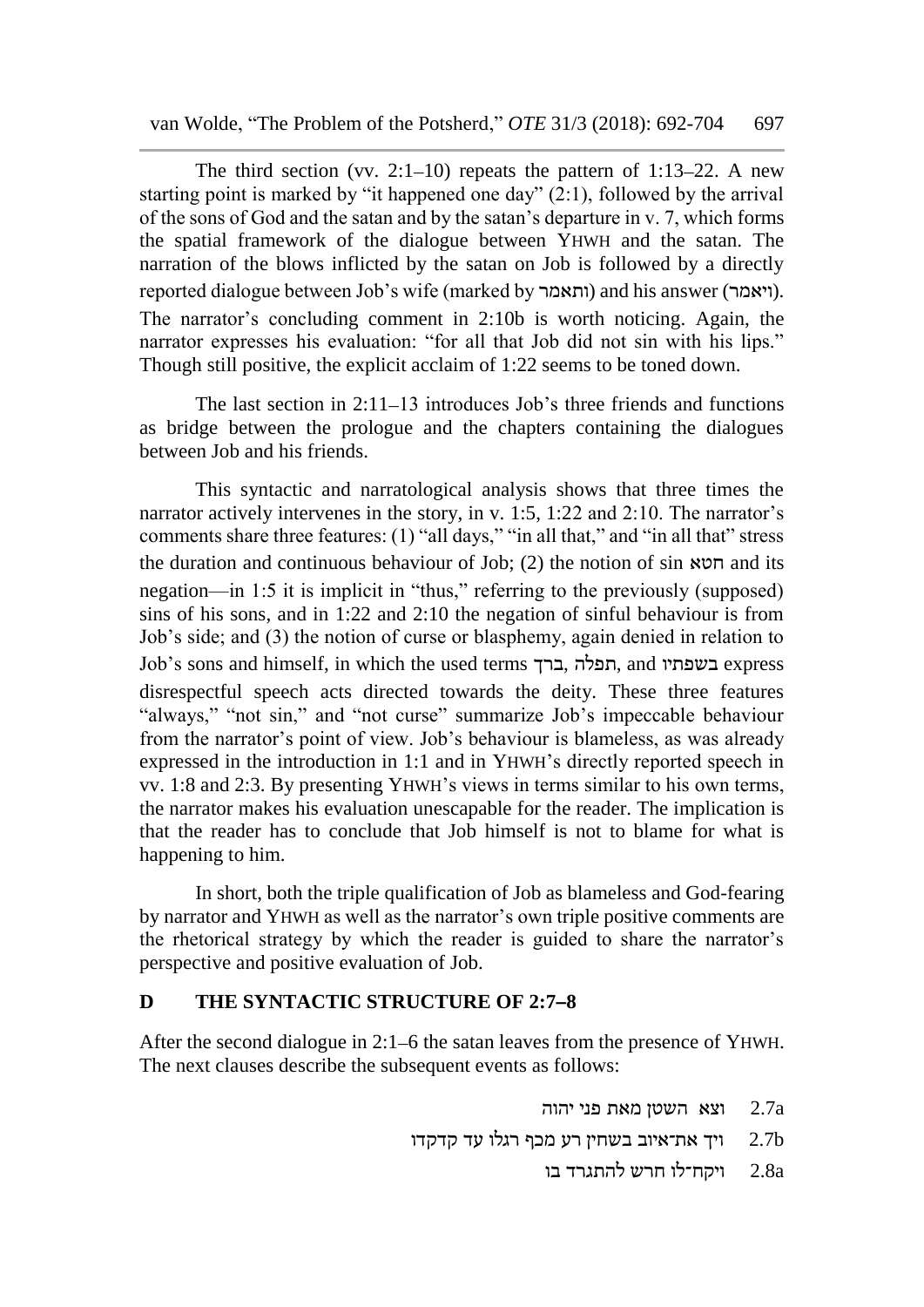והוא ישב בתוך־האפר  $2.8\mathrm{b}$ 

The narrator presents a series of actions in three verbal clauses (vv. 7a, 7b, 8a) marked by a *wayyiqtol* verb form in the 3rd person masculine singular and in one compound nominal sentence (v.8b), with a fronted personal pronoun and a participle in 3rd person masculine singular. In the first clause, v. 7a, the satan is said to leave from the presence of YHWH. In v. 7b, no new subject is mentioned, and the action performed is still that of the satan: he inflicts sores on Job. The next clause, v. 8b, appears to continue the series of actions, since no new subject is introduced. This is further confirmed by the fact that the preposition לו refers to the recipient Job, who was also the recipient of the blows reported in v. 8a. In translation: the satan left YHWH, he inflicted sores on Job, and he brought him something. Remarkably, most translations consider Job to be the agent-subject of the action in v. 8a, although no indication whatsoever is provided by the text. The King James Version is the only exception, because it takes correctly the satan as agent-subject of the verb לקח. From a syntactic point of view, the difference between, on the one hand, the three *wayyiqtol*-clauses in vv. 7a, 7b, and 8a with the satan as agent subject, and, on the other hand, the compound nominal sentence in v. 8b with Job as experiencer-subject, is clear. By placing the personal pronoun הוא  $\overline{\text{m}}$  in front position, the new subject is clearly marked and the predicate in the participial clause describes the state of that subject: "and/while he – he was sitting among the ashes."

In sum, the satan is the agent-subject of the actions described in vv. 7a, 7b, and 8a, and this Hebrew text should be translated as "the satan went away from YHWH, inflicted Job with sores … and took him a pot/sherd." In vv. 7a–8a the satan is the agent-subject, that is, the satan is the syntactic subject with the semantic role of agent, whereas in v. 7b Job is the grammatical object with the semantic role of patient (marked by the nota accusativi את־ איוב), and in v. 8a, Job is the indirect object and takes the semantic role of recipient (marked by the preposition לו(. Only in v. 8b is Job the experiencer-subject (the syntactic subject with the semantic role of experiencer). This change in subject position is clearly marked by the personal pronoun הוא in fronted position in v. 8b, while the participle "sitting" expresses simultaneity. So, while Job was sitting among the ashes, the satan brought him a חרש.

# **E A SEMANTIC ANALYSIS OF JOB 2:8: THE PROBLEM OF THE POTSHERD**

Verse 2:8a is an intriguing clause: "the satan took x to him in order to y in it." The verb לקח is quite simple and designates "take." The noun חרש is more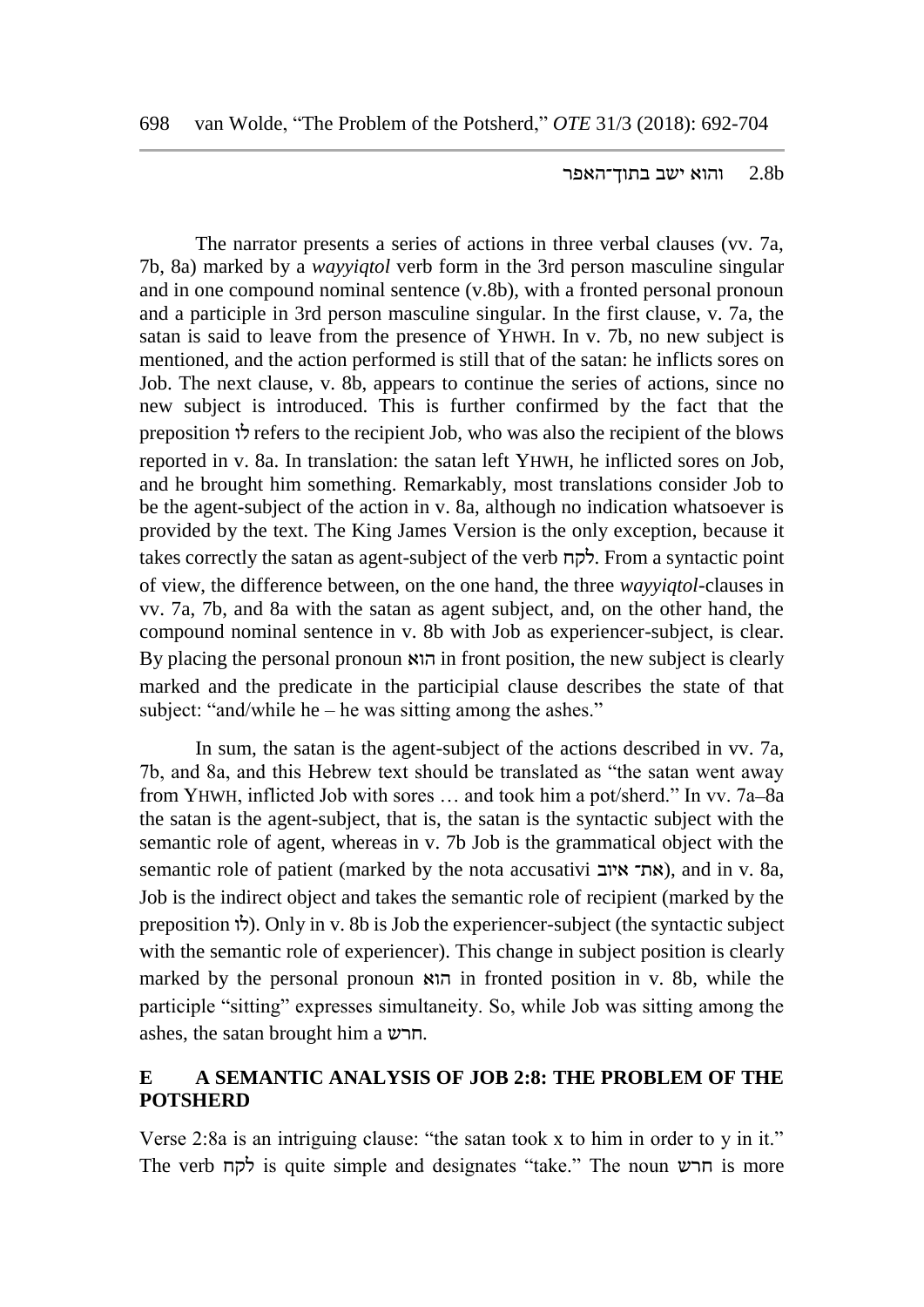difficult. It occurs 17 times in the Hebrew Bible: 7 times in collocation with כלי (כלי־ חרש) (cessel of earthenware," and in these cases it denotes an earthen vessel in which one puts food, water, blood, wine, or a document for safe keeping etc. Without כלי it is used 10 times: it is made of soil (Isa 45:9), covered with silverwork (Prov 26:23), crashed (Jer 19:1), drained to the bottom (Ezek 23:34). Once it is used in a simile, when the children of Zion are compared to precious pots (Lam 4:2). Finally, in the description of Leviathan in Job 41:22 the collocation חרש חדודי occurs, and its meaning is unclear. Although in all these usages of חרש the term clearly denotes a container of earthenware, the same term is commonly interpreted in Job 2:8 to designate a "potsherd." The concept of "potsherd" includes the notion of a piece of broken earthenware. A pot or vessel is a container, whereas a potsherd is not a container anymore. In biblical scholarship,<sup>6</sup> the explanation of חרש as a potsherd is based on (1) references to Isa 30:13–14 and Job 41:22, in which חרש is explained as denoting a "potsherd,"<sup>7</sup> (2) the verb התגרד is understood to designate "to scratch" and since one cannot scratch with a pot it should be a potsherd, and (3) the context of Job 2: why would the satan do something favourable for Job, why would he help him by giving him a pot? These elements will be further discussed.<sup>8</sup>

l

<sup>6</sup> Cf. R. Gordis, *The Book of Job: Commentary, New Translation, and Special Studies* (New York: Jewish Theological Seminary of America, 1978); N. C. Habel, *The Book of Job: A Commentary* (Old Testament Library, London: SCM Press, 1995); D. J. A. Clines, *Job 1-20* (Word Biblical Commentary 17; Dallas: Word Press, 1989); C. L. Seow, *Job 1-21: Interpretation and Commentary* (Grand Rapids: Eerdmans, 2013).

<sup>7</sup> See E. Dhorme, *A Commentary on the Book of Job* (trans. H. Knight London: Thomas Nelson, 1967), 18.

The Septuagint translates  $π$ π with ὄστρακον. This lexeme has two meanings in Ancient Greek: 1. shell or housing, of marine or terrestrial animals, 2. vase, of terracotta, and, by extension, fragment of terracotta, potsherd (F. Montanari, *The Brill Dictionary of Ancient Greek*, Leiden: Brill 2015, 1496). In other words, the Greek word's first meaning is a container (shell or vase), which by metonymic extension came to be used for a fragment of a container. In reference to our discussion whether חרש designates "pot" or potsherd," the Greek lexeme is, therefore, not be of much help. It is even of less help, because the Septuagint offers an unreliable translation of the book of Job: it is a sixth shorter than MT and very free; indeed, it is the least literal Greek translation of any book in the Septuagint (for an extensive discussion see C.L. Seow, *Job 1-21. Interpretation and Commentary*. Grand Rapids, Michigan/Cambridge, UK: Eerdmans 2013, 6-9). The Septuagint can, therefore, not be used for the semantic study of the Hebrew word חרש. Hieronymus' Vulgate translation of the Book of Job does not reflect a direct translation of the Hebrew but rather a rendition of one of the Greek translations, usually Symmachus (see Seow, 12-13). Also the Rabbinic Targum of Job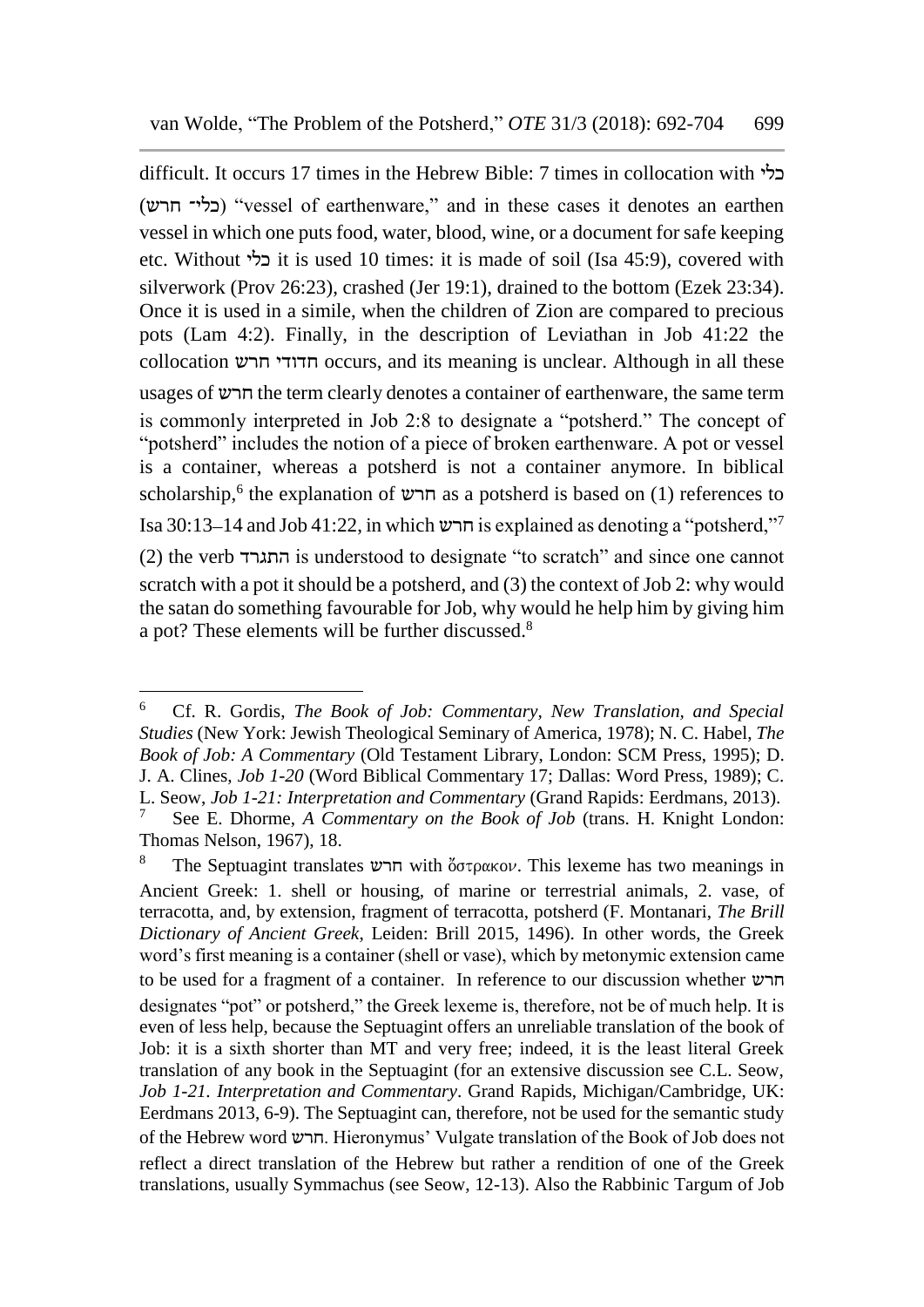#### 700 van Wolde, "The Problem of the Potsherd," *OTE* 31/3 (2018): 692-704

In Isa 30:13-14<sup>9</sup> the word חרש is used in metaphorical context in which sin is compared to a break in the wall that will cause it to collapse and the collapsing wall is compared to the breaking of a potter's jar, "so that there will not be found in its pieces a חרש to take<sup>10</sup> fire from the hearth<sup>11</sup> or scoop<sup>12</sup> water from a cistern.<sup>13</sup>" Can one scoop water from a cistern with a potsherd? Or take fire from a hearth with a broken piece of pottery? It seems most unlikely. The reason why commentators choose to translate it with a potsherd lies in the fact that they connect it with the described actions of smashing or crashing in v.14a, assuming that this would lead to earthenware broken into pieces. However, v. 14b does not connect the חרש to the previously described actions in v. 14a but to the infinitive: one cannot find a חרש as an instrument to take water with from a cistern, and this could never have been executed with a sherd. So, the standard meaning of pot or vessel for חרש stands up to reason in Isa 30:14, too.

In Job 40:25–41:26 YHWH paints an impressive picture of Leviathan, of which the last part contains in v. 22a the nominal clause: "Under him are חדודי חרש. "The term חדוד is a *hapax legomenon* in the Hebrew Bible. Also v. 22b, "he (= Leviathan) spreads out חרוץ over the mud," remains unclear, because the noun חרוץ is, again, a difficult term to understand. According to the dictionaries it stands for "gold," "threshing sledge," "canal, ditch," while the cognate noun חריץ denotes "pickaxe" or "channel." David Clines discusses all elements of v.

l

does not offer information for a semantic study of Biblical Hebrew, since the earliest extant witnesses of the Rabbinic Targum of Job are fourteen manuscripts dating to the thirteenth to sixteenth centuries CE and these witnesses represent four different recensions (see Seow, 14-15).<br><sup>9</sup> Eull translation: "This ini-

Full translation: "This iniquity shall be on you, like a spreading break in a high wall, whose collapse comes suddenly, in an instant. And whose collapse is like the breaking of a potter's jar so ruthlessly shattered that there will not be found in its pieces a חרש to take fire from a hearth or to scoop water from a cistern."

<sup>&</sup>lt;sup>10</sup> The verb used in Isa 30:14 is חתה "to take away," that occurs four times in the Hebrew Bible, three times in relation to (coals of) fire (Isa 30:14, Prov 6:27, 25:22), once, in Ps 52:7, to denote "to destroy a person" (viz. "God will destroy you") which may or may not imply in its base the meaning of fire. The noun מחתה) 33 attestations, e.g., Ex. 27:3, 1 Kg 7:50) denotes a firepan.

<sup>&</sup>lt;sup>11</sup> The noun used in Isa 30:14 is יקוד, "hearth" which is a hapax legomenon.

<sup>&</sup>lt;sup>12</sup> The verb used in Isa 30:14 is חשף)  $(2x)$  to scoop up water from cistern (Isa 30:14) and liquid from winepress (Hag 2:16).

<sup>&</sup>lt;sup>13</sup> The noun used is  $\lambda \in \mathbb{R}$ , here and in Ezek 47:11, designating cistern, puddle, or swamp.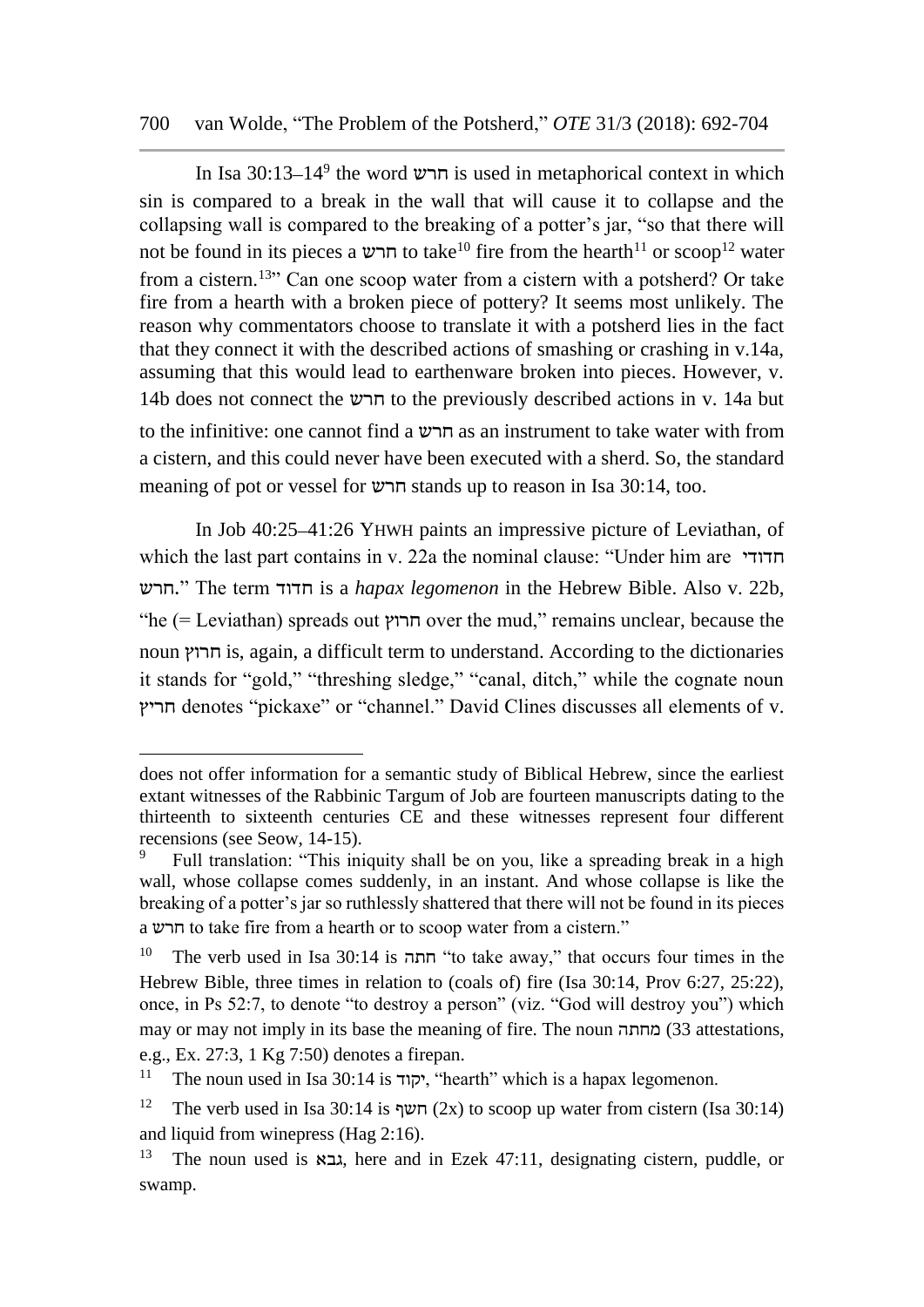22ab extensively, with the proposals and emendations made in previous scholarship showing the many uncertainties of this verse.<sup>14</sup> It seems that whether חרש in Job 41:22 designates precisely either "pot" or "potsherd" is uncertain and thus it is unhelpful for adding context to our present discussion.

In sum, the noun חרש designates in all attestations in the Hebrew Bible "pot" or "vessel," while its meaning in Job 41:22 is unclear. The reason why exegetes and translators of the book of Job opt for the exceptional meaning of potsherd in Job 2:8 is its combination with the verb התגרד, which is understood as a Hitpael of גרד, "scratch, scrape." And since one cannot scratch with a pot, it should denote a potsherd.

The meaning of the verb התגרד) Hitpael of גרד (is uncertain because it is a *hapax legomenon*. The Hitpael itself may express a reflexive or a middle voice, referring to an action in which the subject is the agent and the patient at the same time, or is as a subject affected by the action. Hence, Job is the subject-agent and at the same time affected or involved. The only other attestation of the Hebrew verb גרד) Hiphil of גרד (is in the Temple Scroll (11Q19) 49:12, "And on the day when they bring out the deceased from it, they shall clean the house of all tarnishing through oil and wine and moisture of water. Its floor and its walls and its doors they *shall scrape off* and its door locks and its doorposts and its thresholds and its lintels they shall wash down with water … ."<sup>15</sup> In this text, the door, the wall, and the floor are the indirect objects or beneficiaries of the Hiphil verb, whereas the dirt, the impure matter that is to be removed, is absent as a direct object. Apparently, "one scrapes off" and not "one scrapes [something] off." Also in Mishnaic Hebrew, in Jewish Aramaic, and in Syriac comparable verbs denote "to scrape/scrape off."<sup>16</sup> It seems therefore likely that the Hitpael

l

<sup>14</sup> D. J. A. Clines, *Job 38-42* (Word Biblical Commentary 18B; Nashville: Thomas Nelson, 2011), 137–39.

<sup>15</sup> Translation from J. Maier, *The Temple Scroll: An Introduction, Translation and Commentary* (JSOTS 34) (Translation by R. T. White from the German original *Die Tempelrolle vom Toten Meer*, Munich: Ernst Reinhardt Verlag 1978; Sheffield: Sheffield University Press, 1985), 43.

<sup>16</sup> In Mishnaic Hebrew, גריד means "to scrape, scratch, comb, or strip,", part. pass. "stripped" (acc. M. Jastrow, *A Dictionary of the Targumim, the Talmud Babli and Yerushlami, and the Midrashic Literature* [London: Luzac, 1903], 265; b. Sabb. 109b "which has been stripped of its rind from the top downward"). In Jewish Aramaic (e.g., in TgJonJdg 8:16 where it occurs in the pael  $\uparrow \downarrow \uparrow$ ) and in Syriac it means "to scrape" or "to scrub (off)," or, less specifically, "to drag (something) across (something)." The Peshitta of Job 2:8 uses *mtgrdw* in the ithpaal *wnsb lh ḥṣp' lmtgrdw bh* "and he (Job) took for himself the potsherd (in order) to scrape against/on himself." In a Christian Palestinian Aramaic (Syriac) manuscript for Job 7:5 the same verb shows up in a Pe'al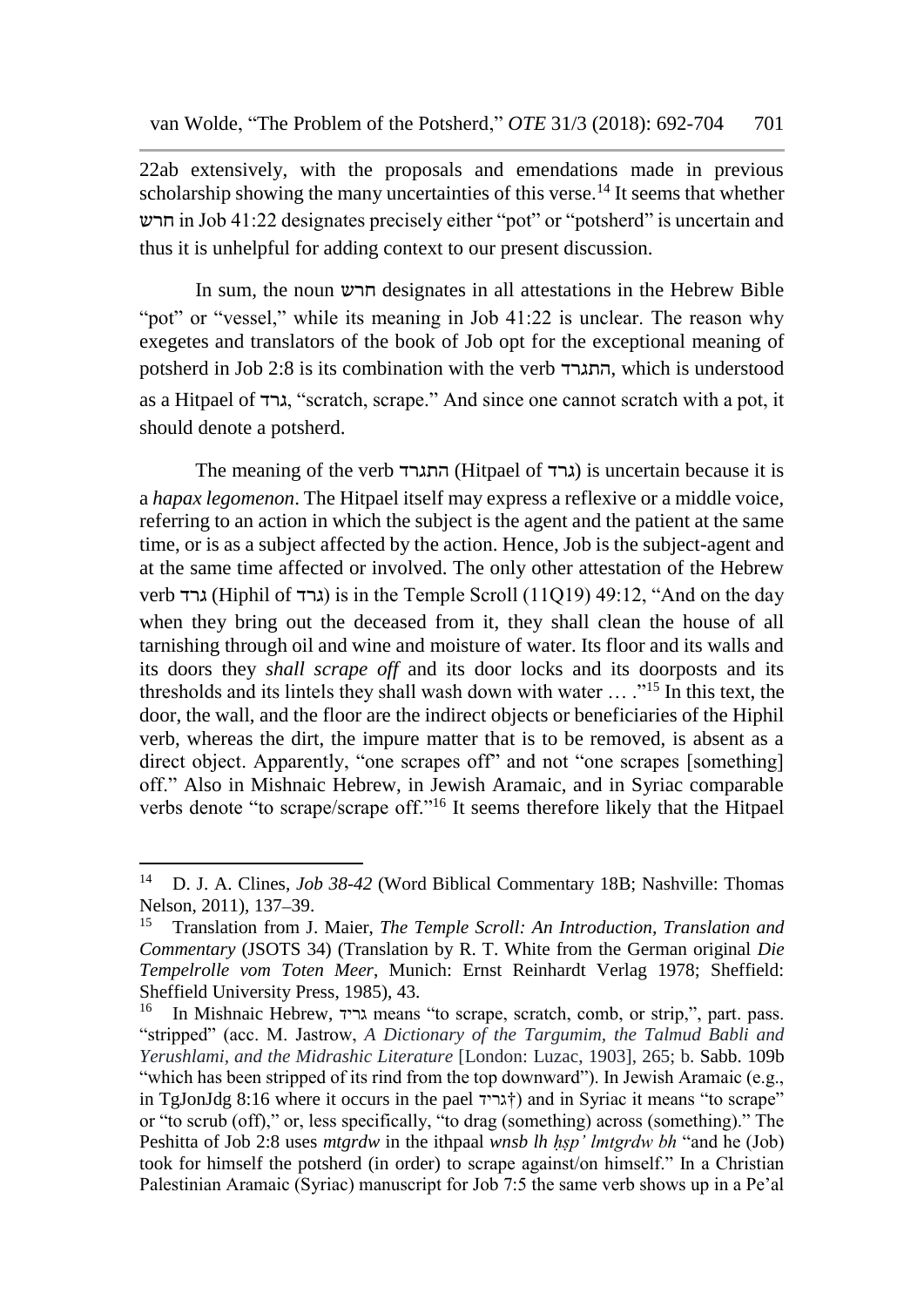התגרד in Job 2:8 designates the action "to scrape off" or "to scrape of (something dirty)."

The term שחין denoted "inflammations," "sores," or "ulcers," and is used 13 times in the HB to refer to pestilence as one of the plagues (Exod 9:9,10, 11 [x2] and Deut 28:27, 35), where it describes the inflammation that breaks out in boils on the bodies of the Egyptians, to leprosy (Lev 13:18, 19, 20, 23) pictured as an inflammation on the skin, and 2 Kgs 20:7 and Isa 38:21 to the severe illness of Hezekiah, and in Job 2:7. Hence, in all these occurrences, the notion of a skin disease in combination with inflammation characterizes its meaning. To scratch such boils because they are itching is therefore unlikely, because that would spread the inflammation.<sup>17</sup> More likely is that one squeezes the pus out of the inflamed ulcers in order to disinfect them, that is, to wash them out so that the healing process is speeded up. The Hitpael התגרד in Job 2:8 expresses that Job performs this action on himself. Subsequently, the discharge or pus can be collected in a pot. The application of the verb גרד is very similar to the only other attestation of the term in the Temple Scroll, where the verb גרד in Hiphil is used without a direct object: the stripping off does not mark the matter that is stripped off, but only the action of removal or forcing out.

In short, the Hitpael התגרד in combination with the preposition בו" in it" leads to the following translation of Job 2:8: "he (= the satan) took a pot to him  $(=$  Job) to scrape of pus into it  $(=$  the pot)."

# **F WHY WOULD THE SATAN HELP JOB?**

 $\overline{a}$ 

The last remaining question is why the satan, who, because of a heavenly test, took everything away from Job and who inflicted Job with inflammable sores, would now help Job and offer him something positive? The reason why the narrator includes this event in his story is not to throw a positive light on the satan's behaviour. On the contrary, the rhetorical strategy is to express how terrible these inflammations are. When you need a pot to collect the squeezedout secretion from the inflamed ulcers, demonstrates how seriously bad Job's condition is. An entire pot filled with pus! Thus, it confirms the description of v. 7: "he inflicted a severe inflammation on Job *from the sole of his foot to the crown of his head.*" By presenting the pot as the container of scraped-off pus, this narrator intensifies the horror, making the reader shudder in abhorrence. They flinch away and feel deeply sorry for him.

<sup>(</sup>G) form "I dissolve () the clods of earth from the pus I scrape off [break in ms.]." Septuagint and Vulgate have Job scraping of pus from his sores.

<sup>17</sup> It is also unlikely that one scratches inflamed sores with a potsherd, because this would hurt too much.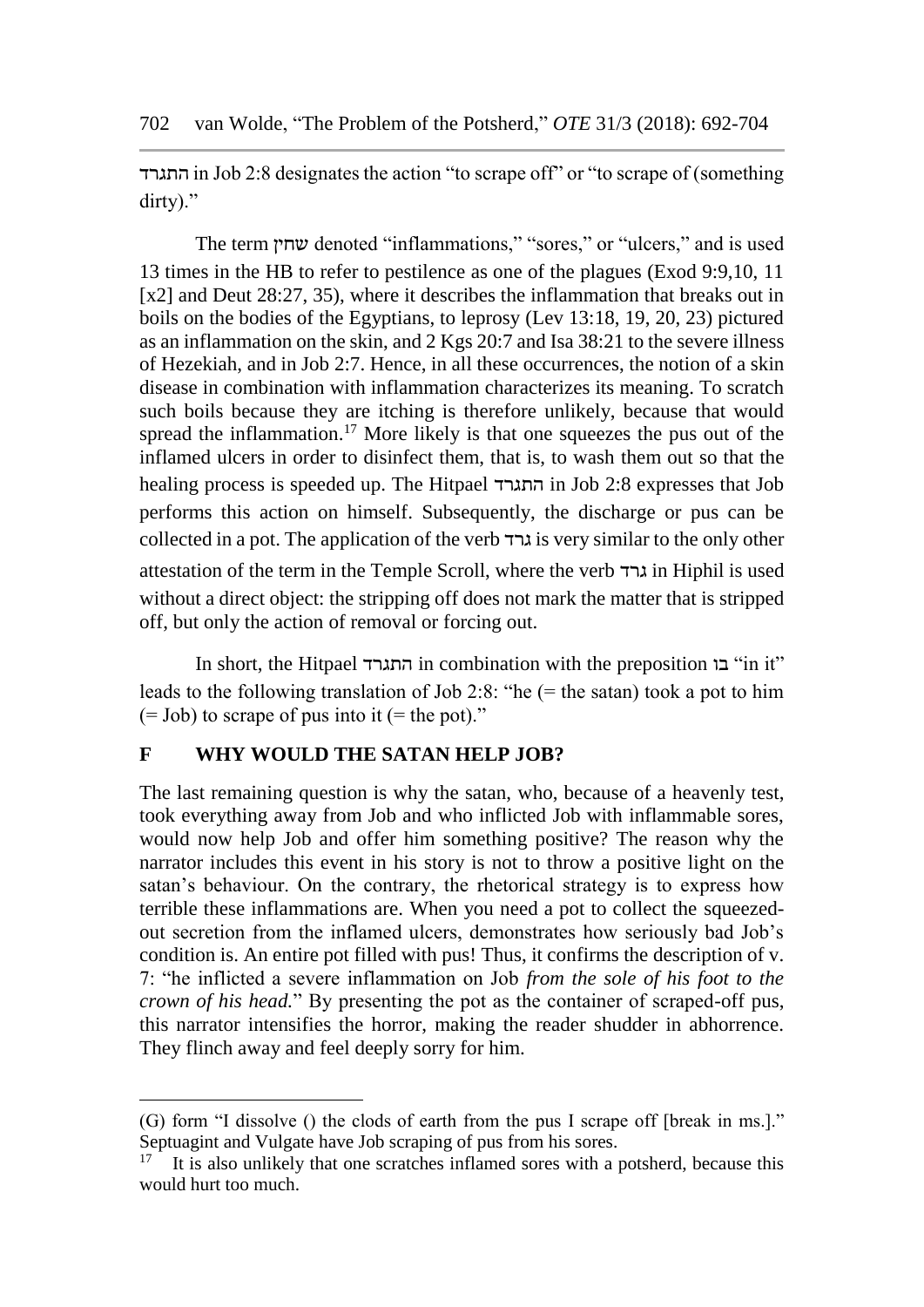## **G CONCLUSION**

In this analysis of Job 2:8, three components are extensively discussed: (1) The syntactic structure that shows that the subject of the action of "taking" is the satan and not Job; (2) The semantic analysis of the occurrences of the noun חרש, which demonstrates that this word does not designate "potsherd," but "pot"; and (3) The semantic exploration of the infinitive hitpael התגרד, which explains why the satan would bring Job a pot, namely to scrape of the pus from his inflamed sores that covered him from head to toe.

This results in the following translation of Job 2:7–8:

- 7 And the satan went out from the presence of YHWH and inflicted serious inflammations on Job from the sole of his foot to the top of his head
- 8 and he brought him a pot to scrape pus into it, while he (Job) sat among the ashes.

## **BIBLIOGRAPHY**

Clines, D.J.A. *Job 1-20*. Word Biblical Commentary, 17, Dallas: Word Press, 1989.

- Clines, D.J.A. *Job 38-42*. Word Biblical Commentary, 18B, Nashville: Thomas Nelson, 2011.
- Dhorme, E. *A Commentary on the Book of Job*. Translation by H. Knight from the French original *Le Livre de Job*, Paris: Gabalda 1926. London: Thomas Nelson, 1967.
- Fewell, D.N. (ed.) *The Oxford Handbook of Biblical Narrative*. New York: Oxford University Press, 2016.
- Gravett, E.O. "Biblical Responses: Past and Present Retellings of the Enigmatic Mrs Job," *Biblical Interpretation* 20, 2010, 97-125. [https://doi.org/10.1163/15685](https://doi.org/10.1163/15685%201512X618560)  [1512X618560](https://doi.org/10.1163/15685%201512X618560)
- Gordis, R. *The Book of Job: Commentary, New Translation, and Special Studies*. New York: Jewish Theological Seminary of America, 1978.
- Habel, N.C. *The Book of Job. A Commentary*. Old Testament Library, London: SCM Press, 1995.
- Jastrow, M. *A Dictionary of the Targumim, the Talmud Babli and Yerushlami, and the Midrashic Literature*, London: Luzac, 1903.
- Joüon, P. and Muraoka, T., *A Grammar of Biblical Hebrew*. 2nd ed. Subsidia Biblica 14/1-2. Rome: Pontifical Biblical Institute, 2006.
- Maier, J. *The Temple Scroll: An Introduction, Translation and Commentary*. JSOTS, 34, Translation by R.T. White from the German original *Die Tempelrolle vom Toten Meer*, Munich: Ernst Reinhardt Verlag 1978, Sheffield: Sheffield University Press, 1985.
- F. Montanari, *The Brill Dictionary of Ancient Greek*, Leiden: Brill 2015.
- Seow, C.L. *Job 1-21: Interpretation and Commentary*. Grand Rapids, Michigan / Cambridge, UK: Eerdmans, 2013.
- Wolde, E.J. van, *Mr and Mrs Job*. London: SCM Press, 2003.